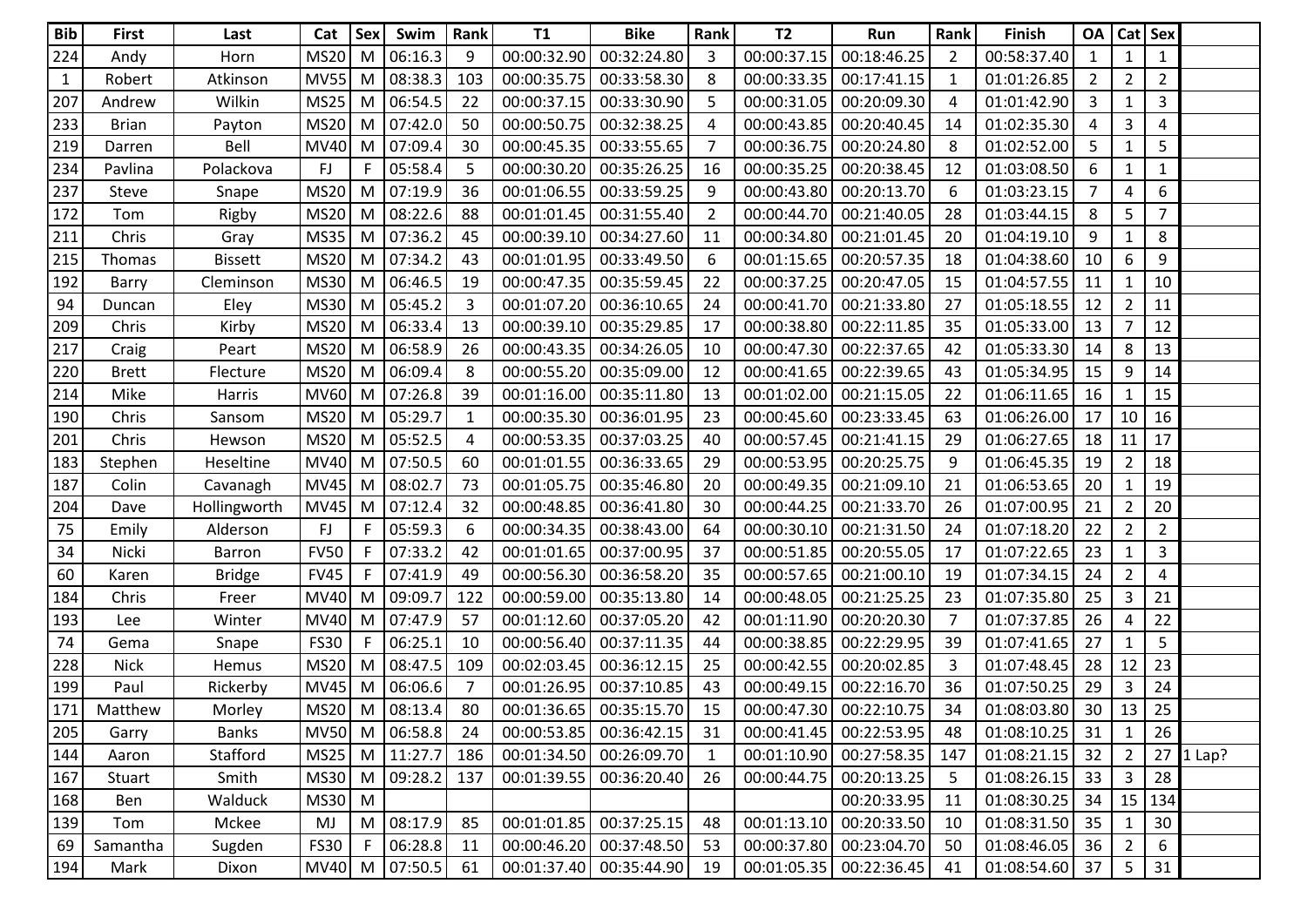| <b>Bib</b> | <b>First</b> | Last            | Cat         | Sex | Swim    | Rank | <b>T1</b>   | <b>Bike</b>               | Rank | T <sub>2</sub> | Run                     | Rank | <b>Finish</b> | <b>OA</b> |                         | Cat Sex        |  |
|------------|--------------|-----------------|-------------|-----|---------|------|-------------|---------------------------|------|----------------|-------------------------|------|---------------|-----------|-------------------------|----------------|--|
| ${\bf 78}$ | Hatty        | Jardine         | T.          |     | 08:18.0 | 86   | 00:00:55.50 | 00:35:37.25               | 18   | 00:00:40.55    | 00:23:37.15             | 65   | 01:09:08.45   | 38        | 1                       |                |  |
| 223        | <b>Neil</b>  | Robinson        | <b>MV40</b> | M   | 07:20.7 | 37   | 00:00:36.35 | 00:37:00.00               | 36   | 00:01:01.30    | 00:23:16.95             | 56   | 01:09:15.25   | 39        | 6                       | 32             |  |
| 166        | Tom          | Smith           | <b>MS20</b> | M   | 07:48.5 | 59   | 00:01:01.65 | 00:39:08.80               | 71   | 00:00:42.40    | 00:20:39.30             | 13   | 01:09:20.65   | 40        | 14                      | 33             |  |
| 178        | Craig        | Mcleavy         | <b>MS30</b> | M   | 08:53.5 | 114  | 00:01:17.80 | 00:37:04.60               | 41   | 00:00:58.35    | 00:21:32.55             | 25   | 01:09:46.75   | 41        | -5                      | 34             |  |
| 89         | Alex         | Lineton         | <b>MS25</b> | M   | 07:43.6 | 51   | 00:00:51.10 | 00:36:25.60               | 27   | 00:00:59.50    | 00:23:57.00             | 71   | 01:09:56.80   | 42        | 3                       | 35             |  |
| 70         | Sophie       | Noon            | <b>FS20</b> | F   | 06:43.6 | 18   | 00:00:52.10 | 00:38:03.90               | 58   | 00:00:42.40    | 00:23:43.70             | 68   | 01:10:05.70   | 43        | 1                       | $\overline{7}$ |  |
| 91         | Damian       | Sanderson       | <b>MV40</b> | M   | 07:04.8 | 27   | 00:01:06.75 | 00:38:52.40               | 66   | 00:00:59.95    | 00:22:10.05             | 33   | 01:10:13.90   | 44        | 7                       | 36             |  |
| 191        | Matt         | Knagg           | <b>MS30</b> | M   | 07:56.0 | 67   | 00:01:06.50 | 00:37:20.55               | 47   | 00:01:01.70    | 00:23:18.15             | 57   | 01:10:42.85   | 45        | 6                       | 37             |  |
| 202        | Ricky        | Mason           | <b>MS20</b> | M   | 07:44.0 | 53   | 00:01:03.40 | 00:38:33.85               | 63   | 00:00:41.45    | 00:22:50.95             | 46   | 01:10:53.65   | 46        | 15                      | 38             |  |
| 206        | Timothy      | Miles           | <b>MS35</b> | M   | 06:48.9 | 20   | 00:01:05.90 | 00:40:08.65               | 85   | 00:01:21.80    | 00:21:42.40             | 30   | 01:11:07.60   | 47        | $\overline{2}$          | 39             |  |
| 222        | Steve        | Howard          | <b>MV40</b> | M   | 08:14.2 | 81   | 00:01:11.80 | 00:37:54.60               | 55   | 00:01:10.40    | 00:22:52.25             | 47   | 01:11:23.30   | 48        | 8                       | 40             |  |
| 72         | Bianca       | Dyer            | <b>FV40</b> |     | 07:05.8 | 28   | 00:00:47.70 | 00:37:58.10               | 56   | 00:00:51.65    | 00:24:48.35             | 88   | 01:11:31.60   | 49        | 3                       | 8              |  |
| 92         | Robert       | Woodward        | <b>MV40</b> | M   | 07:56.3 | 68   | 00:01:21.15 | 00:37:52.75               | 54   | 00:00:58.55    | 00:23:30.65             | 61   | 01:11:39.35   | 50        | 9                       | 41             |  |
| 93         | Scott        | Jeffery         | <b>MS30</b> | M   | 07:34.8 | 44   | 00:01:22.05 | 00:38:08.65               | 59   | 00:00:59.05    | 00:23:42.45             | 67   | 01:11:47.00   | 51        | 7                       | 42             |  |
| 153        | Jez          | Hoggarth        | <b>MV40</b> | M   | 07:13.5 | 33   | 00:01:47.15 | 00:37:02.55               | 38   | 00:01:42.65    | 00:24:10.55             | 76   | 01:11:56.45   | 52        | 10                      | 43             |  |
| 173        | Paul         | Ainsworth       | <b>MS35</b> | M   | 08:15.9 | 82   | 00:01:14.05 | 00:37:11.90               | 45   | 00:01:01.55    | 00:24:13.50             | 78   | 01:11:56.85   | 53        | $\overline{3}$          | 44             |  |
| 81         | Afridaca     | Afridaca        | T           |     | 07:27.7 | 40   | 00:00:40.75 | 00:41:07.20               | 96   | 00:00:35.30    | 00:22:06.70             | 32   | 01:11:57.60   | 54        | $\overline{2}$          | $\overline{2}$ |  |
| 158        | George       | Williams        | <b>MV55</b> | M   | 08:49.5 | 111  | 00:02:26.45 | 00:36:49.20               | 33   | 00:01:20.35    | 00:22:35.15             | 40   | 01:12:00.60   | 55        | $\mathbf{1}$            | 45             |  |
| 208        | Danny        | Wilkinson       | <b>MS30</b> | M   | 06:42.1 | 16   | 00:00:50.80 | 00:36:50.05               | 34   | 00:00:43.30    | 00:26:57.95             | 125  | 01:12:04.15   | 56        | 8                       | 46             |  |
| 169        | Paul         | Jackson         | <b>MS20</b> | M   | 08:25.2 | 93   | 00:01:03.85 | 00:37:33.45               | 50   | 00:00:51.70    | 00:24:11.15             | 77   | 01:12:05.30   | 57        | 16                      | 47             |  |
| 129        | Andrew       | Thurlwell       | <b>MS20</b> | M   | 09:31.0 | 142  | 00:00:47.60 | 00:37:41.15               | 52   | 00:00:54.85    | 00:23:13.50             | 53   | 01:12:08.15   | 58        | 17                      | 48             |  |
| 88         | Chris        | <b>Davies</b>   | <b>MS35</b> | M   | 09:13.5 | 125  | 00:02:13.55 | 00:36:28.65               | 28   | 00:01:19.20    | 00:23:02.80             | 49   | 01:12:17.75   | 59        | 4                       | 49             |  |
| 200        | Matt         | Miller          | <b>MS30</b> | M   | 07:53.0 | 64   | 00:01:02.75 | 00:39:09.95               | 72   | 00:01:14.60    | 00:23:08.55             | 52   | 01:12:28.85   | 60        | 9                       | 50             |  |
| 125        | Thomas       | Johnson         | <b>MS20</b> | M   | 08:03.6 | 74   | 00:01:03.10 | 00:39:58.45               | 82   | 00:01:04.10    | 00:22:21.55             | 38   | 01:12:30.75   | 61        | 18                      | 51             |  |
| 196        | John         | <b>Beck</b>     | <b>MV50</b> | M   | 07:36.8 | 46   | 00:01:22.25 | 00:37:13.75               | 46   | 00:01:12.90    | 00:25:15.40             | 97   | 01:12:41.10   | 62        | $\overline{2}$          | 52             |  |
| $71\,$     | Cathy        | Atkinson        | <b>FV40</b> | F   | 07:13.9 | 34   | 00:00:46.35 | 00:38:01.50               | 57   | 00:01:06.20    | 00:25:33.25             | 101  | 01:12:41.15   | 63        | 4                       | 9              |  |
| 181        | Mark         | Howlett         | <b>MV40</b> | M   | 07:55.1 | 65   | 00:01:14.55 | 00:39:02.45               | 70   | 00:00:59.00    | 00:23:37.70             | 66   | 01:12:48.75   | 64        | 11                      | 53             |  |
| 159        | Earnshaw     | Ken             | <b>MV50</b> | M   | 09:24.0 | 133  | 00:00:59.10 | 00:37:37.80               | 51   | 00:00:52.05    | 00:24:24.00             | 81   | 01:13:16.95   | 65        | $\overline{\mathbf{3}}$ | 54             |  |
| 163        | Craig        | Shaw            | <b>MV45</b> | M   | 09:06.0 | 121  | 00:02:01.70 | 00:39:10.55               | 73   | 00:01:18.45    | 00:21:57.85             | 31   | 01:13:34.55   | 66        | 4                       | 55             |  |
| 188        | Paul         | Catterall       | MV50 M      |     | 07:25.7 | 38   | 00:00:59.95 | 00:38:43.10               | 65   | 00:00:57.80    | 00:25:29.80             | 100  | 01:13:36.30   | 67        | $\overline{4}$          | 56             |  |
| 131        | Danny        | <b>Burns</b>    | <b>MS35</b> | M   | 12:24.2 | 198  |             | 00:01:16.45   00:38:23.50 | 60   |                | 00:00:51.50 00:20:49.25 | 16   | 01:13:44.95   | 68        | 5                       | 57             |  |
| 66         | Louise       | Rowe            | <b>FV45</b> | F   | 07:31.1 | 41   |             | 00:00:55.75 00:40:40.90   | 91   | 00:01:13.20    | 00:23:34.45             | 64   | 01:13:55.35   | 69        | $\mathbf 1$             | 10             |  |
| 64         | Amanda       | Singleton       | <b>FV40</b> | F.  | 07:41.7 | 48   |             | 00:00:54.45 00:39:56.90   | 81   | 00:00:52.10    | 00:24:42.15             | 86   | 01:14:07.35   | 70        | 5                       | 11             |  |
| 198        | Paul         | Wilkinson       | <b>MV40</b> | M   | 07:52.9 | 63   | 00:01:35.15 | 00:39:56.50               | 80   | 00:00:36.75    | 00:24:06.75             | 74   | 01:14:08.10   | 71        | 12                      | 58             |  |
| 138        | Adam         | <b>Bartlett</b> | MJ          | M   | 07:45.1 | 54   | 00:01:25.90 | 00:40:54.40               | 93   | 00:00:50.45    | 00:23:30.70             | 62   | 01:14:26.50   | 72        | $\overline{2}$          | 59             |  |
| 137        | Dave         | Horn            | <b>MV50</b> | M   | 09:48.5 | 150  | 00:02:00.25 | 00:38:30.35               | 61   | 00:01:35.80    | 00:22:49.30             | 45   | 01:14:44.15   | 73        | 5                       | 60             |  |
| 110        | Mike         | Rawlins         | MS35        | M   | 10:32.1 | 166  |             | 00:01:27.45 00:37:02.80   | 39   | 00:00:57.75    | 00:24:45.90             | 87   | 01:14:46.00   | 74        | 6                       | 61             |  |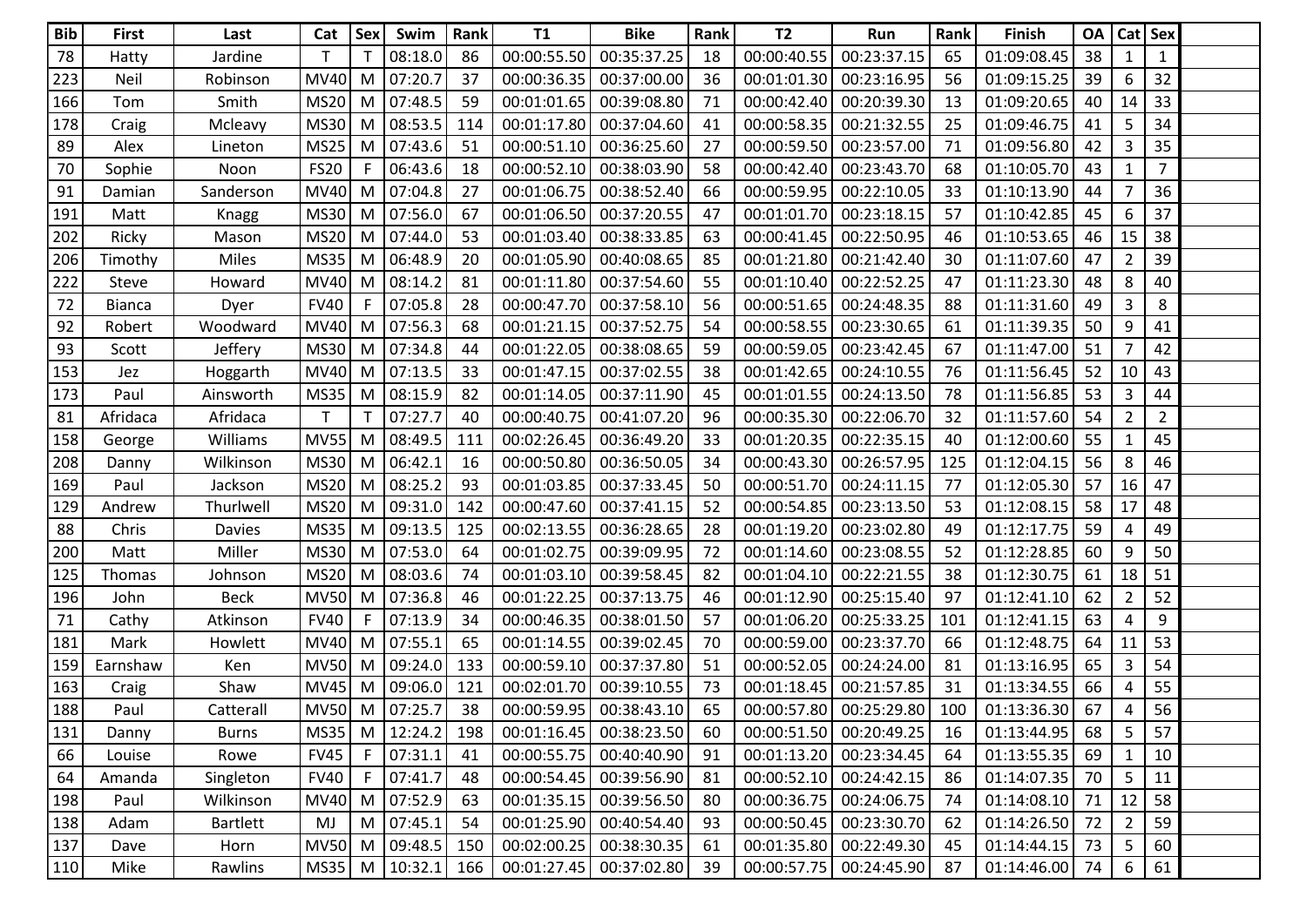| <b>Bib</b> | <b>First</b> | Last           | Cat              | <b>Sex</b> | Swim    | Rank | <b>T1</b>   | <b>Bike</b>                 | Rank | <b>T2</b>   | Run                     | Rank | <b>Finish</b>        | <b>OA</b> |                            | Cat Sex |  |
|------------|--------------|----------------|------------------|------------|---------|------|-------------|-----------------------------|------|-------------|-------------------------|------|----------------------|-----------|----------------------------|---------|--|
| 239        | Chris        | <b>Travis</b>  | <b>MS20</b>      | M          | 07:11.9 | 31   | 00:01:31.25 | 00:39:53.45                 | 79   | 00:01:17.00 | 00:24:54.85             | 91   | 01:14:48.45          | 75        | 19                         | 62      |  |
| 107        | Robert       | <b>Brown</b>   | <b>MS25</b>      | M          | 09:24.7 | 134  | 00:02:00.10 | 00:37:32.90                 | 49   | 00:01:22.85 | 00:24:28.55             | 82   | 01:14:49.05          | 76        | 4                          | 63      |  |
| 203        | Luke         | <b>Harding</b> | <b>MS25</b>      | M          | 06:42.1 | 17   | 00:01:15.60 | 00:41:00.90                 | 94   | 00:01:01.40 | 00:24:56.60             | 93   | 01:14:56.65          | 77        | 5                          | 64      |  |
| 112        | Peter        | Jackson        | <b>MV40</b>      | M          | 07:43.7 | 52   | 00:01:26.95 | 00:38:59.90                 | 68   | 00:01:39.80 | 00:25:11.00             | 95   | 01:15:01.30          | 78        | 13                         | 65      |  |
| 240        | Clare        | Tromans        | <b>FS20</b>      |            | 08:00.0 | 71   | 00:01:21.05 | 00:41:02.75                 | 95   | 00:01:12.05 | 00:23:30.00             | 60   | 01:15:05.80          | 79        | 2                          | 12      |  |
| 65         | Harriet      | Gilson         | <b>FS20</b>      | F          | 07:46.2 | 56   | 00:01:17.70 | 00:39:17.00                 | 75   | 00:00:48.15 | 00:26:07.60             | 110  | 01:15:16.65          | 80        | 3                          | 13      |  |
| 162        | Stephen      | Roberts        | <b>MV40</b>      | M          | 09:13.9 | 126  | 00:02:18.65 | 00:39:00.35                 | 69   | 00:00:44.30 | 00:24:04.50             | 73   | 01:15:21.65          | 81        | 14                         | 66      |  |
| 231        | Matthew      | Mutchell       | <b>MS20</b>      | M          | 08:16.1 | 83   | 00:01:30.10 | 00:41:30.35                 | 100  | 00:01:11.50 | 00:23:06.50             | 51   | 01:15:34.55          | 82        | 20                         | 67      |  |
| 195        | Mark         | <b>Bales</b>   | <b>MV40</b>      | M          | 07:45.2 | 55   | 00:01:25.40 | 00:39:14.05                 | 74   | 00:01:02.80 | 00:26:24.65             | 120  | 01:15:52.10          | 83        | 15                         | 68      |  |
| 135        | Paul         | Managh         | <b>MS35</b>      | M          | 10:41.3 | 172  | 00:01:09.20 | 00:38:52.75                 | 67   | 00:01:12.55 | 00:23:57.85             | 72   | 01:15:53.70          | 84        |                            | 69      |  |
| 174        | Ashley       | Robinson       | <b>MS25</b>      | M          | 08:34.4 | 100  | 00:01:45.50 | 00:40:20.65                 | 86   | 00:00:55.30 | 00:24:32.15             | 83   | 01:16:08.05          | 85        | 6                          | 70      |  |
| 143        | Luke         | Walker         | <b>MS25</b>      | M          | 08:53.8 | 115  | 00:02:14.75 | 00:39:49.30                 | 78   | 00:01:02.85 | 00:24:14.35             | 79   | 01:16:15.05          | 86        | 7                          | 71      |  |
| 227        | Matt         | Davies         | <b>MS20</b>      | M          | 09:30.7 | 141  | 00:01:38.05 | 00:40:52.05                 | 92   | 00:00:36.50 | 00:23:44.25             | 69   | 01:16:21.50          | 87        | 21                         | 72      |  |
| 97         | Neil         | Jeffrey        | <b>MV45</b>      | M          | 12:47.8 | 203  | 00:02:05.50 | 00:38:31.45                 | 62   | 00:01:04.40 | 00:22:16.95             | 37   | 01:16:46.15          | 88        | 5                          | 73      |  |
| 142        | Noah         | Torn           | <b>MS25</b>      | M          | 09:09.8 | 123  | 00:01:35.00 | 00:36:45.65                 | 32   | 00:01:06.80 | 00:28:12.30             | 154  | 01:16:49.50          | 89        | 8                          | 74      |  |
| 235        | Kit          | Rickerby       | <b>MS20</b>      | M          | 07:06.3 | 29   | 00:01:45.10 | 00:42:27.95                 | 112  | 00:00:42.10 | 00:25:25.50             | 99   | 01:17:26.90          | 90        | 22                         | 75      |  |
| 87         | Russell      | Wareing        | MV40             | M          | 08:29.3 | 96   | 00:01:23.70 | 00:42:18.95                 | 109  | 00:00:45.90 | 00:24:54.10             | 90   | 01:17:52.00          | 91        | 16                         | 76      |  |
| 95         | Matthew      | Dunster        | MJ               | M          | 06:41.4 | 15   | 00:02:18.95 | 00:42:45.60                 | 115  | 00:01:16.00 | 00:24:56.05             | 92   | 01:17:57.95          | 92        | $\overline{3}$             | 77      |  |
| 67         | Heather      | Wood           | <b>FS30</b>      | F          | 06:58.9 | 25   | 00:01:17.40 | 00:42:50.40                 | 116  | 00:00:53.40 | 00:26:04.65             | 109  | 01:18:04.75          | 93        | $\overline{3}$             | 14      |  |
| 221        | Andrew       | Woodcock       | <b>MS35</b>      | M          | 07:15.9 | 35   | 00:01:00.50 | 00:41:58.70                 | 103  | 00:00:32.35 | 00:27:22.75             | 136  | 01:18:10.25          | 94        | 8                          | 78      |  |
| 151        | Andrew       | Douglas        | <b>MS35</b>      | M          | 08:41.0 | 105  | 00:01:46.80 | 00:40:33.80                 | 90   | 00:01:25.05 | 00:26:10.35             | 112  | 01:18:37.05          | 95        | 9                          | 79      |  |
| 212        | Gareth       | Driver         | <b>MS20</b>      | M          | 10:27.2 | 165  | 00:01:25.50 | 00:40:05.75                 | 83   | 00:01:02.65 | 00:25:52.75             | 106  | 01:18:53.85          | 96        | 23                         | 80      |  |
| 38         | Angie        | Trippitt       | <b>FV45</b>      | F          | 08:28.0 | 94   | 00:01:18.00 | 00:42:00.00                 | 104  | 00:01:04.90 | 00:26:08.40             | 111  | 01:18:59.25          | 97        | $\overline{2}$             | 15      |  |
| 160        | Rhuari       | <b>Bennett</b> | <b>MS35</b>      | M          | 09:46.9 | 149  | 00:01:12.20 | 00:39:44.95                 | 77   | 00:01:09.20 | 00:27:08.90             | 132  | 01:19:02.20          | 98        | 10                         | 81      |  |
| 120        | Anthony      | Lawrenson      | <b>MV40</b>      | M          | 11:35.5 | 189  | 00:02:17.65 | 00:40:25.60                 | 87   | 00:01:16.45 | 00:23:29.30             | 59   | 01:19:04.50          | 99        | 17                         | 82      |  |
| 59         | Sophie       | Lawson         | <b>FS35</b>      | F          | 07:55.1 | 66   | 00:01:04.85 | 00:43:40.25                 | 124  | 00:01:13.55 | 00:25:12.90             | 96   | 01:19:06.60          | 100       | $\mathbf 1$                | 16      |  |
| 146        | Oliver       | Parry          | <b>MS20</b>      | M          | 08:24.1 | 90   | 00:01:33.50 | 00:41:25.70                 | 97   | 00:00:48.35 | 00:27:04.95             | 129  | 01:19:16.55          | 101       | 24                         | 83      |  |
| 141        | Simon        | <b>Barnes</b>  | <b>MS20</b>      | M          | 09:27.8 | 136  | 00:02:01.05 | 00:39:35.20                 | 76   | 00:01:21.30 | 00:26:57.00             | 124  | 01:19:22.30          | 102       | 25                         | 84      |  |
| 180        | Richard      | Pugh           | <b>MS35</b>      | M          | 08:35.3 | 102  | 00:01:03.90 | 00:41:30.85                 | 101  | 00:01:19.45 | 00:27:00.90             | 128  | 01:19:30.40          | 103       | 11                         | 85      |  |
| 14         | Rosemary     | Simpson        | FS25             | F          | 08:06.1 | 75   | 00:02:12.45 | 00:43:50.20                 | 127  | 00:00:59.45 | 00:24:34.40             | 84   | $01:19:42.65$ 104    |           | $\mathbf{1}$               | 17      |  |
| 46         | Rachel       | Blair          | <b>FS20</b>      | F          | 07:56.6 | 69   |             | 00:00:57.05 00:43:40.30 125 |      |             | 00:00:57.60 00:26:16.80 | 114  | $01:19:48.30$ 105    |           | $\overline{4}$             | 18      |  |
| 152        | John         | <b>Birkett</b> | <b>MV50</b>      | M          | 11:25.5 | 185  | 00:02:23.70 | 00:42:06.60                 | 105  | 00:00:58.00 | 00:23:15.10             | 54   | $01:20:08.85$ 106 26 |           |                            | 86      |  |
| 25         | Rebecca      | Delbridge      | FS <sub>25</sub> | F          | 10:25.5 | 162  | 00:01:46.70 | 00:40:33.40                 | 89   | 00:01:04.55 | 00:26:18.95             | 115  | $01:20:09.10$ 107 2  |           |                            | 19      |  |
| 57         | Ruth         | Beauchamp      | <b>FS35</b>      | F          | 08:07.0 | 76   | 00:01:55.25 | 00:42:54.90                 | 117  | 00:01:28.05 | 00:25:48.30             | 105  | $01:20:13.50$ 108    |           | $\overline{\phantom{0}}$ 2 | 20      |  |
| 182        | Nat          | Pawlowski      | <b>MV40</b>      | M          | 08:40.0 | 104  | 00:02:09.20 | 00:40:05.85                 | 84   | 00:01:44.25 | 00:27:37.25             | 140  | $01:20:16.50$ 109 18 |           |                            | 87      |  |
| 58         | Katherine    | Pugh           | FS35             |            | 08:07.3 | 78   | 00:02:34.20 | 00:42:26.45                 | 111  | 00:01:34.35 | 00:25:44.05             | 103  | $01:20:26.35$ 110 3  |           |                            | 21      |  |
| 82         | Steve        | Tatem          | MV55 M           |            | 09:01.5 | 118  |             | 00:01:08.50 00:42:21.15 110 |      | 00:01:05.25 | 00:26:58.85             | 126  | $01:20:35.30$ 111 2  |           |                            | 88      |  |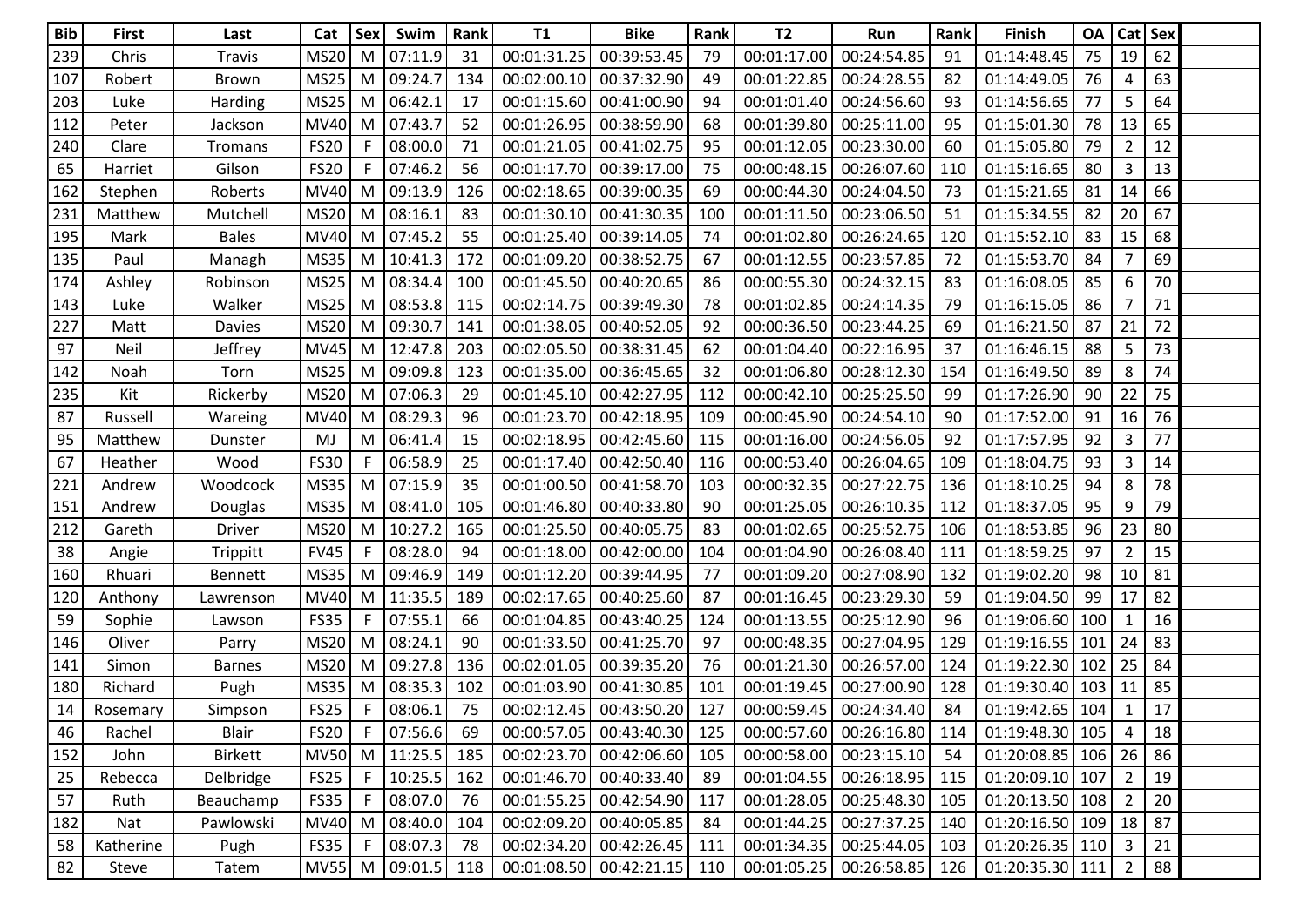| <b>Bib</b>     | <b>First</b> | Last            | Cat         | <b>Sex</b> | Swim        | Rank           | <b>T1</b>   | <b>Bike</b>                 | Rank | <b>T2</b>   | Run                         | Rank | <b>Finish</b>            | <b>OA</b> |                 | Cat Sex        |  |
|----------------|--------------|-----------------|-------------|------------|-------------|----------------|-------------|-----------------------------|------|-------------|-----------------------------|------|--------------------------|-----------|-----------------|----------------|--|
| 236            | Dan          | Scarffe         | <b>MS20</b> | M          | 09:28.6     | 138            | 00:01:36.60 | 00:44:19.20                 | 135  | 00:01:46.05 | 00:23:45.70                 | 70   | 01:20:56.20              | 112       | 27              | 89             |  |
| 119            | lan          | Gittins         | <b>MS35</b> | M          | 10:42.8     | 175            | 00:02:05.10 | 00:42:30.00                 | 113  | 00:00:43.30 | 00:24:59.60                 | 94   | 01:21:00.80              | 113       | 12              | 90             |  |
| 213            | Christopher  | Meth-Cohn       | <b>MS25</b> | M          | 06:52.6     | 21             | 00:01:06.70 | 00:44:10.10                 | 132  | 00:00:53.00 | 00:28:02.00                 | 148  | 01:21:04.40              | 114       | -9              | 91             |  |
| 52             | Emma         | Lawrenson       | <b>FV40</b> | F          | 08:34.4     | 101            | 00:01:40.75 | 00:43:12.45                 | 120  | 00:01:09.05 | 00:26:43.30                 | 122  | 01:21:20.00              | 115       | 6               | 22             |  |
| 155            | Mark         | Shepherd        | <b>MV40</b> | M          | 09:29.0     | 139            | 00:01:12.45 | 00:40:33.25                 | 88   | 00:00:59.80 | 00:29:14.90                 | 164  | 01:21:29.35              | 116       | 19              | 92             |  |
| 175            | Ryan         | Campbell        | <b>MS30</b> | M          | 07:37.7     | 47             | 00:01:49.25 | 00:44:32.45                 | 137  | 00:01:24.75 | 00:26:11.00                 | 113  | 01:21:35.15              | 117       | 10              | 93             |  |
| 230            | Matthew      | Mitchell        | <b>MS20</b> | M          | 11:42.8     | 190            | 00:02:33.75 | 00:43:55.05                 | 129  | 00:00:45.60 | 00:23:18.80                 | 58   | 01:22:15.95              | 118       | 28              | 94             |  |
| 68             | Katy         | Douglas         | <b>FS25</b> | F          | 06:56.6     | 23             | 00:02:06.50 | 00:43:40.45                 | 126  | 00:01:28.55 | 00:28:08.00                 | 151  | 01:22:20.10              | 119       | $\overline{3}$  | 23             |  |
| 225            | Richard      | Cater           | <b>MS20</b> | M          | 08:11.0     | 79             | 00:01:28.55 | 00:42:32.50                 | 114  | 00:01:16.15 | 00:29:04.45                 | 163  | 01:22:32.65              | 120       | 29              | 95             |  |
| 148            | Garry        | Clamp           | <b>MS30</b> | M          | 08:32.2     | 98             | 00:01:38.60 | 00:44:09.95                 | 131  | 00:01:22.10 | 00:27:06.05                 | 131  | 01:22:48.90              | 121       | 11              | 96             |  |
| 79             | Samantha     | Laverick        | T.          |            | 08:02.4     | 72             | 00:00:55.70 | 00:44:11.55                 | 133  | 00:00:53.30 | 00:28:49.50                 | 160  | 01:22:52.45              | 122       | $\overline{3}$  | $\overline{3}$ |  |
| 44             | Helen        | Elbourne        | <b>FV40</b> | F          | 09:21.6     | 132            | 00:02:07.85 | 00:44:18.50                 | 134  | 00:01:25.35 | 00:25:42.35                 | 102  | 01:22:55.65              | 123       | 7               | 24             |  |
| 42             | Sara         | Wright          | <b>FS50</b> | F          | 09:35.1     | 145            | 00:00:57.55 | 00:45:35.90                 | 145  | 00:00:41.60 | 00:26:23.40                 | 118  | 01:23:13.55              | 124       | 5               | 25             |  |
| 22             | Robyn        | Postlethwaite   | <b>FS20</b> | F          | 08:33.3     | 99             | 00:01:20.60 | 00:47:50.00                 | 158  | 00:00:41.55 | 00:24:50.25                 | 89   | 01:23:15.70              | 125       | 6               | 26             |  |
| 113            | Stuart       | Golby           | MV40        | M          | 10:41.0     | 171            | 00:01:46.70 | 00:43:03.10                 | 119  | 00:01:26.60 | 00:26:20.05                 | 116  | 01:23:17.45              | 126       | 20              | 97             |  |
| 20             | Gail         | Muldoon         | <b>FS35</b> | F          | 10:35.8     | 169            | 00:01:59.25 | 00:44:25.80                 | 136  | 00:01:05.80 | 00:25:21.85                 | 98   | 01:23:28.50              | 127       | 4               | 27             |  |
| 43             | Robert       | Preston         | MV40        | M          | 08:57.1     | 116            | 00:01:20.25 | 00:44:44.00                 | 138  | 00:01:14.30 | 00:27:17.75                 | 133  | 01:23:33.35              | 128       | 21              | 98             |  |
| 105            | James        | Wilson          | <b>MS30</b> | M          | 14:11.3     | 208            | 00:02:14.70 | 00:41:27.10                 | 98   | 00:01:12.50 | 00:24:35.20                 | 85   | 01:23:40.80              | 129       | 12              | 99             |  |
| 23             | Sarah        | Ruston          | <b>FV45</b> | F          | 09:30.3     | 140            | 00:01:27.15 | 00:43:37.70                 | 123  | 00:01:13.30 | 00:28:11.65                 | 153  | 01:24:00.15              | 130       | $\overline{3}$  | 28             |  |
| 165            | Colin        | Hodgson         | <b>MV50</b> | M          | 08:28.2     | 95             | 00:00:59.60 | 00:43:29.55                 | 122  | 00:01:10.95 | 00:29:52.70                 | 173  | 01:24:01.00              | 131       | 6               | 100            |  |
| 85             | Phil         | Ross            | <b>MV50</b> | M          | 08:45.3     | 108            | 00:01:28.35 | 00:42:16.90                 | 107  | 00:01:17.45 | 00:30:15.40                 | 175  | 01:24:03.35              | 132       | 7               | 101            |  |
| 132            | Dan          | Ross            | <b>MV40</b> | M          | 10:27.1     | 164            | 00:02:05.70 | 00:41:50.15                 | 102  | 00:00:34.80 | 00:29:30.05                 | 169  | 01:24:27.80              | 133       | 22              | 102            |  |
| 51             | Victoria     | Nickson         | <b>FS25</b> | F          | 07:52.9     | 62             | 00:01:47.50 | 00:46:14.75                 | 148  | 00:01:00.75 | 00:27:37.15                 | 139  | 01:24:33.05              | 134       | $\overline{4}$  | 29             |  |
| 229            | Kerry        | Mcfarlane       | <b>FV45</b> |            | 09:56.4     | 152            | 00:01:39.20 | 00:46:13.30                 | 147  | 00:01:22.75 | 00:25:45.55                 | 104  | 01:24:57.25              | 135       | 4               | 30             |  |
| 56             | Katie        | Benson          | <b>FS30</b> | F          | 08:41.5     | 106            | 00:01:36.65 | 00:45:30.90                 | 143  | 00:01:24.85 | 00:27:49.75                 | 145  | 01:25:03.60              | 136       | 4               | 31             |  |
| 123            | Chris        | <b>Birchall</b> | <b>MS20</b> | M          | 10:17.4     | 159            | 00:01:19.90 | 00:47:54.65                 | 160  | 00:01:42.70 | 00:24:09.65                 | 75   | 01:25:24.25              | 137       | 30              | 103            |  |
| 170            | Scott        | Lingard         | <b>MS20</b> | M          | 09:14.4     | 128            | 00:01:57.25 | 00:41:29.30                 | 99   | 00:01:15.95 | 00:31:30.25                 | 185  | 01:25:27.10              | 138       | 31              | 104            |  |
| 53             | Bethanne     | Barnett-Jones   | <b>FS20</b> | F          | 08:24.2     | 92             | 00:01:38.05 | 00:44:56.75                 | 139  | 00:01:17.05 | 00:29:34.10                 | 171  | 01:25:50.15              | 139       | $\overline{7}$  | 32             |  |
| 62             | Louise       | Wareing         | <b>FS35</b> |            | 08:18.1     | 87             | 00:01:16.25 | 00:49:56.60                 | 176  | 00:00:44.25 | 00:25:58.45                 | 108  | 01:26:13.60              | 140       | -5              | 33             |  |
| 126            | Alex         | Mcintosh        | <b>MS25</b> | M          | 11:56.5     | 194            | 00:01:37.90 | 00:43:20.90                 | 121  | 00:02:59.10 | 00:26:20.45                 | 117  | 01:26:14.85   141        |           |                 | 10 105         |  |
| 41             | Lisa         | Bolton          | <b>FS35</b> | F          | 10:36.6 170 |                |             | 00:02:14.70 00:44:06.75 130 |      |             | 00:01:08.55 00:28:08.40 152 |      | $01:26:15.00$ 142        |           | 6               | 34             |  |
| 99             | Louis        | Glaves          | MJ          | M          | 08:22.9     | 89             | 00:02:29.10 | 00:46:21.55                 | 151  | 00:00:48.35 | 00:28:15.50                 | 155  | 01:26:17.35 143          |           | 4               | 106            |  |
| $\overline{a}$ | Helen        | Minett          | <b>FS30</b> | F          | 09:17.9     | 129            | 00:02:04.75 | 00:47:02.25                 | 153  | 00:01:18.15 | 00:27:22.00                 | 135  | 01:27:05.05   144        |           | $5\phantom{.0}$ | 35             |  |
| 216            | Jack         | Royle           | MJ          | M          | 05:39.0     | $\overline{2}$ | 00:03:58.75 | 00:49:20.90                 | 170  | 00:00:42.10 | 00:27:28.60                 | 138  | 01:27:09.40 145          |           | $5\phantom{.0}$ | 107            |  |
| 122            | David        | Watson          | <b>MV55</b> | M          | 13:36.0     | 207            | 00:01:15.60 | 00:45:26.05                 | 142  | 00:00:58.85 | 00:25:54.55                 | 107  | $01:27:11.05$ 146 3      |           |                 | 108            |  |
| 86             | Marc         | Moorby          | <b>MS25</b> | M          | 10:26.4     | 163            | 00:01:33.25 | 00:46:05.40                 | 146  | 00:01:14.10 | 00:28:07.50                 | 150  | $01:27:26.65$ 147 11 109 |           |                 |                |  |
| 109            | Stephen      | Williams        | MS30 M      |            | 08:07.1     | 77             |             | 00:01:57.70 00:43:53.00     | 128  | 00:01:13.85 | 00:32:28.70                 | 192  | $01:27:40.35$ 148 13 110 |           |                 |                |  |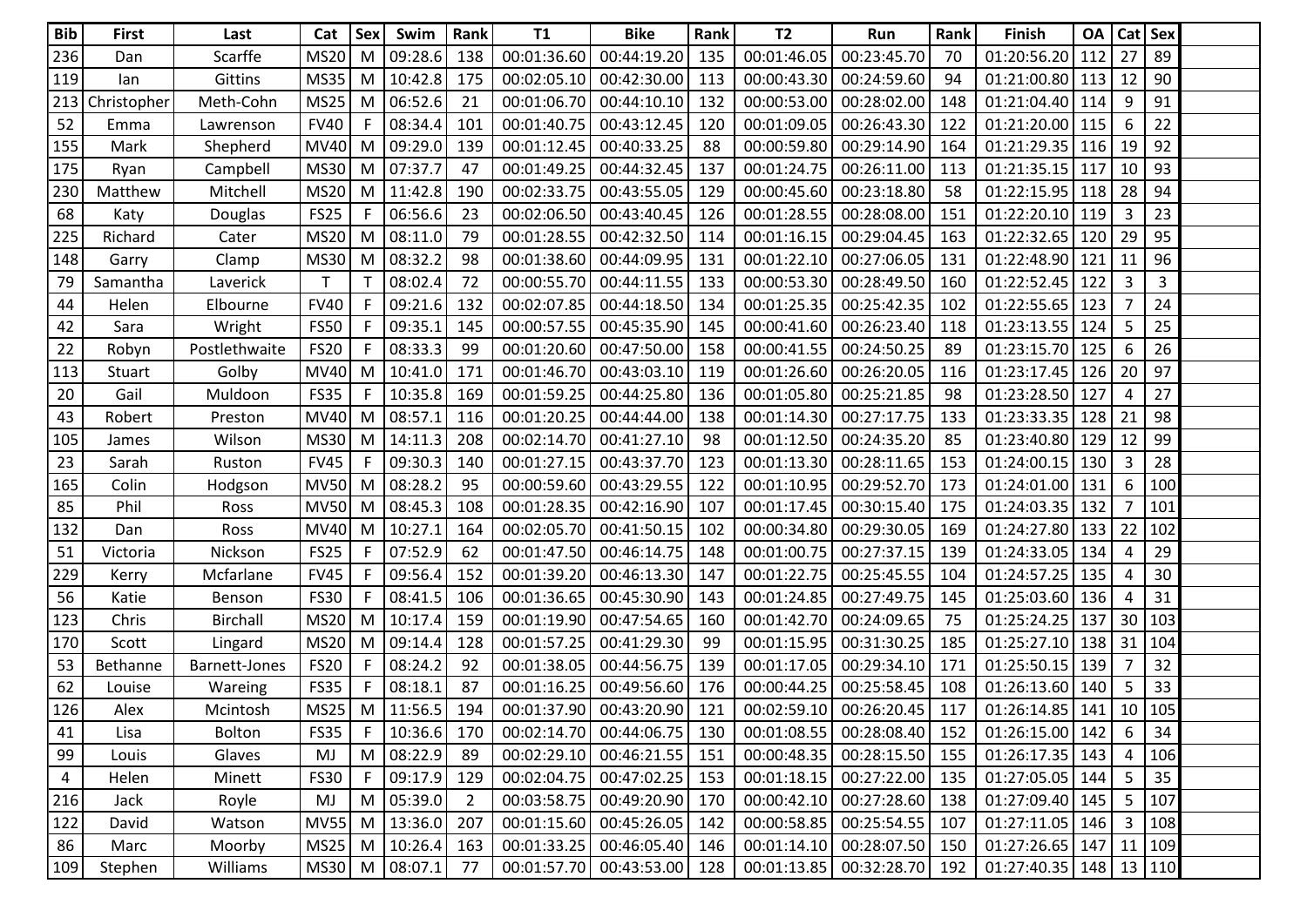| <b>Bib</b>   | <b>First</b>    | Last                   | Cat         | <b>Sex</b> | Swim    | Rank | <b>T1</b>   | <b>Bike</b>                 | Rank | <b>T2</b>   | Run                         | Rank | <b>Finish</b>                | <b>OA</b>  |                | Cat Sex |  |
|--------------|-----------------|------------------------|-------------|------------|---------|------|-------------|-----------------------------|------|-------------|-----------------------------|------|------------------------------|------------|----------------|---------|--|
| 218          | Stuart          | Mckay                  | <b>MV40</b> | M          | 08:51.6 | 113  | 00:01:09.00 | 00:47:46.50                 | 157  | 00:01:15.50 | 00:28:41.40                 | 159  | 01:27:44.00                  | 149        |                | 23 111  |  |
| 124          | Ashley          | Hanson                 | <b>MS20</b> | M          | 08:43.1 | 107  | 00:01:50.25 | 00:47:58.15                 | 161  | 00:01:17.40 | 00:27:55.75                 | 146  | 01:27:44.65                  | 150        | 32             | 112     |  |
| 101          | Fraser          | Lacey                  | <b>MS20</b> | M          | 09:01.7 | 119  | 00:02:24.90 | 00:52:47.45                 | 190  | 00:00:47.35 | 00:22:45.35                 | 44   | 01:27:46.75                  | 151 33 113 |                |         |  |
| 28           | Dawn            | McCracken              | <b>FV45</b> | F          | 11:30.5 | 188  | 00:01:14.50 | 00:45:16.85                 | 141  | 00:01:12.20 | 00:28:40.80                 | 158  | 01:27:54.85                  | 152        | - 5            | 36      |  |
| 154          | Robert          | Hamill                 | <b>MV40</b> | M          | 10:11.7 | 155  | 00:02:44.95 | 00:46:16.25                 | 149  | 00:01:32.85 | 00:27:19.60                 | 134  | 01:28:05.30                  | 153        | 24             | 114     |  |
| 80           | Rachel          | Garrett                | T           |            | 13:34.1 | 206  | 00:02:56.80 | 00:35:53.60                 | 21   | 00:01:31.65 | 00:34:16.75                 | 198  | 01:28:12.85                  | 154        | 4              | 4       |  |
| 150          | Jeffrey         | Blair                  | <b>MS35</b> | M          | 09:51.8 | 151  | 00:02:07.60 | 00:47:05.05                 | 154  | 00:00:52.85 | 00:28:26.40                 | 157  | 01:28:23.75                  | 155        | 13             | 115     |  |
| 73           | Taylor          | Carrie                 | FJ          | F          | 06:29.5 | 12   | 00:01:54.35 | 00:53:05.80                 | 193  | 00:00:42.45 | 00:26:24.40                 | 119  | 01:28:36.50                  | 156        | $\overline{3}$ | 37      |  |
| 49           | Laura           | Mitchell               | <b>FV55</b> | F          | 09:12.0 | 124  | 00:02:56.20 | 00:45:34.20                 | 144  | 00:02:00.30 | 00:28:59.70                 | 162  | 01:28:42.35                  | 157        | $\overline{1}$ | 38      |  |
| 121          | David           | Tesseyman              | <b>MV50</b> | M          | 12:30.3 | 199  | 00:01:47.60 | 00:46:42.15                 | 152  | 00:00:54.75 | 00:27:05.80                 | 130  | 01:29:00.55                  | 158        | 8              | 116     |  |
| 30           | Emma            | Sherlock               | <b>FS30</b> | F          | 08:24.1 | 91   | 00:02:03.15 | 00:47:22.80                 | 156  | 00:02:00.15 | 00:29:28.90                 | 168  | 01:29:19.10                  | 159        | 6              | 39      |  |
| 102          | Peter           | Simmons                | <b>MS30</b> | M          | 15:02.1 | 209  | 00:02:06.30 | 00:42:57.05                 | 118  | 00:01:39.05 | 00:27:44.10                 | 143  | 01:29:28.60                  | 160        | 14             | 117     |  |
| 241          | Simon           | Unwin                  | <b>MS20</b> | M          | 09:59.5 | 154  | 00:02:51.50 | 00:42:18.05                 | 108  | 00:02:01.50 | 00:32:20.00                 | 191  | 01:29:30.50                  | 161        | 34             | 118     |  |
| 24           | Janette         | Bailey-Woods           | <b>FV40</b> | F          | 10:33.9 | 168  | 00:01:28.90 | 00:45:07.75                 | 140  | 00:00:59.10 | 00:31:23.60                 | 184  | 01:29:33.20                  | 162        | 8              | 40      |  |
| 26           | Victoria        | Atkinson               | <b>FV40</b> | F          | 11:14.0 | 181  | 00:02:02.15 | 00:48:58.10                 | 168  | 00:00:48.00 | 00:26:31.70                 | 121  | 01:29:34.00                  | 163        | 9              | 41      |  |
| 18           | Carlie          | Thompson               | <b>FS35</b> | F          | 10:44.5 | 176  | 00:01:16.75 | 00:48:17.05                 | 164  | 00:01:16.85 | 00:28:19.25                 | 156  | 01:29:54.45                  | 164        | 7              | 42      |  |
| $\mathbf{3}$ | Fiona           | <b>Marley Paterson</b> | <b>FS25</b> |            | 11:16.2 | 182  | 00:02:17.65 | 00:51:04.15                 | 184  | 00:01:03.45 | 00:24:20.00                 | 80   | 01:30:01.45                  | 165        | 5              | 43      |  |
| 16           | Kate            | Robinson               | <b>FS20</b> | F          | 09:20.7 | 131  | 00:01:54.40 | 00:48:15.80                 | 163  | 00:01:29.05 | 00:29:45.20                 | 172  | 01:30:45.10                  | 166        | 8              | 44      |  |
| 242          | Gerg            | Garrett                | <b>MV40</b> | M          | 10:51.3 | 179  | 00:02:34.25 | 00:42:13.15                 | 106  | 00:01:40.60 | 00:33:46.80                 | 194  | 01:31:06.05                  | 167        | 25             | 119     |  |
| 45           | Alex            | Longrigg               | <b>FV40</b> | F          | 08:47.6 | 110  | 00:02:26.55 | 00:48:47.30                 | 166  | 00:00:54.65 | 00:30:55.65                 | 181  | 01:31:51.70                  | 168        | 10             | 45      |  |
| 140          | Paul            | Fenton                 | <b>MS20</b> | M          | 12:37.7 | 201  | 00:03:15.05 | 00:47:06.90                 | 155  | 00:02:10.60 | 00:26:44.35                 | 123  | 01:31:54.60                  | 169        | 35             | 120     |  |
| 47           | Rachel          | Freer                  | <b>FS30</b> | F          | 11:29.4 | 187  | 00:02:30.35 | 00:48:56.45                 | 167  | 00:01:21.15 | 00:27:42.90                 | 141  | 01:32:00.30                  | 170        | $\overline{7}$ | 46      |  |
| 100          | Jack            | Kirk                   | MJ          | M          | 08:51.5 | 112  | 00:01:59.85 | 00:57:32.05                 | 202  | 00:00:33.50 | 00:23:16.75                 | 55   | 01:32:13.70                  | 171        | 6              | 121     |  |
| 77           | Amy             | Orrell                 | T           |            | 06:34.3 | 14   | 00:00:56.35 | 00:49:24.50                 | 172  | 00:00:42.70 | 00:35:21.30                 | 203  | 01:32:59.20                  | 172        | -5             | 5       |  |
| 10           | Emma            | Chadwick               | <b>FS30</b> | F          | 12:39.2 | 202  | 00:02:31.70 | 00:50:00.95                 | 177  | 00:00:48.50 | 00:26:59.30                 | 127  | 01:32:59.70                  | 173        | 8              | 47      |  |
| 185          | Simon           | Chester                | <b>MV40</b> | M          | 09:38.9 | 147  | 00:02:08.70 | 00:48:17.45                 | 165  | 00:00:54.25 | 00:32:06.50                 | 188  | 01:33:05.75                  | 174        | 26             | 122     |  |
| 32           | Helen           | Parkinson              | <b>FS30</b> | F          | 09:14.2 | 127  | 00:02:53.30 | 00:50:10.00                 | 179  | 00:01:56.70 | 00:29:32.00                 | 170  | 01:33:46.25                  | 175        | 9              | 48      |  |
| 134          | Ben             | Drulia                 | <b>MS20</b> | M          | 09:36.9 | 146  | 00:02:16.50 | 00:49:12.45                 | 169  | 00:01:09.10 | 00:31:34.95                 | 187  | 01:33:49.95                  | $176$ 36   |                | 123     |  |
| 118          | Derek           | Walsh                  | <b>MV55</b> | M          | 10:33.4 | 167  | 00:03:56.05 | 00:47:51.90                 | 159  | 00:02:10.55 | 00:29:23.00                 | 167  | 01:33:54.90                  | 177        | 4              | 124     |  |
| 130          | Charlie         | Tahir                  | <b>MS35</b> | M          | 11:03.6 | 180  | 00:01:43.40 | 00:49:50.75                 | 174  | 00:00:44.30 | 00:30:40.70                 | 180  | 01:34:02.75   178   14   125 |            |                |         |  |
| 50           | Hannah          | Tahir                  | <b>FS35</b> | F          | 09:33.7 | 144  |             | 00:02:21.70 00:50:46.55 182 |      |             | 00:02:43.55 00:28:58.15 161 |      | 01:34:23.70 179              |            | 8              | 49      |  |
| 29           | Samantha        | Murray                 | <b>FS25</b> | F          | 08:58.5 | 117  |             | 00:02:15.30 00:50:25.30     | 181  | 00:01:48.85 | 00:30:58.45                 | 182  | 01:34:26.40 180              |            | 6              | 50      |  |
|              | 116 Christopher | Moore                  | <b>MV50</b> | M          | 10:12.0 | 156  | 00:01:59.15 | 00:48:14.55 162             |      | 00:01:20.70 | 00:32:52.70                 | 193  | 01:34:39.05   181            |            | 9              | 126     |  |
| 40           | Lauren          | Ball                   | <b>FS20</b> | F          | 08:30.7 | 97   | 00:01:40.40 | 00:46:17.00                 | 150  | 00:01:29.40 | 00:37:00.40                 | 205  | 01:34:57.85                  | 182        | -9             | 51      |  |
| 117          | Piotr           | Bienkowski             | <b>MV55</b> | M          | 11:23.2 | 184  | 00:02:26.95 | 00:49:22.10 171             |      | 00:01:36.55 | 00:30:29.90                 | 177  | $01:35:18.70$ 183 5          |            |                | 127     |  |
| 8            | Katherine       | Brown                  | <b>FS25</b> | F          | 12:36.9 | 200  | 00:03:25.95 | 00:51:21.70 185             |      | 00:01:09.35 | 00:27:45.90                 | 144  | 01:36:19.80   184            |            | $\overline{7}$ | 52      |  |
| 61           | Rachel          | Williams               | <b>FS30</b> | F          | 07:58.5 | 70   | 00:02:46.45 | 00:49:53.50 175             |      | 00:01:22.25 | 00:34:23.55                 | 199  | $01:36:24.30$ 185 10         |            |                | 53      |  |